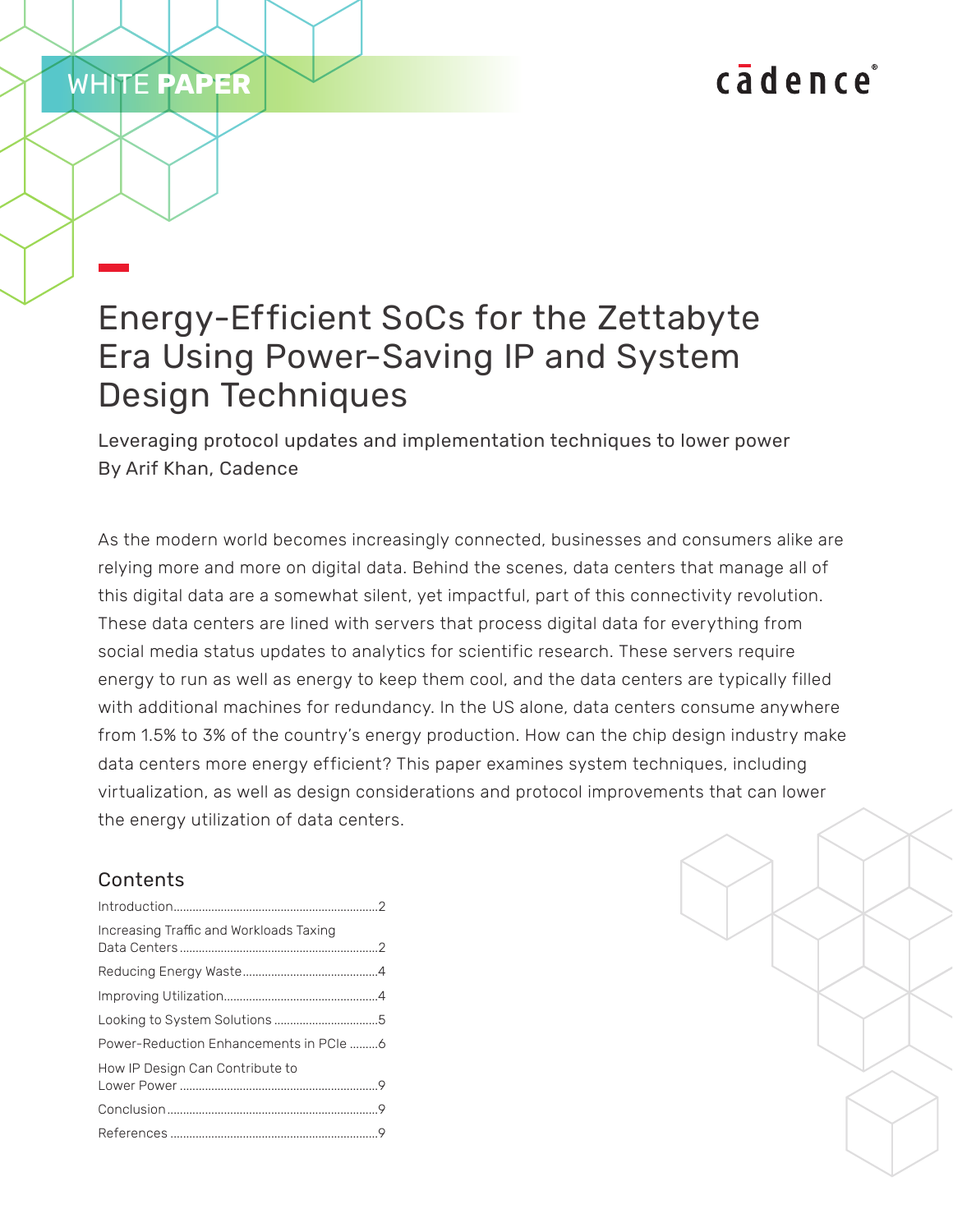#### <span id="page-1-0"></span>Introduction

Nearly eight years ago when the first version of this white paper was published, video and social media consumption was the primary driver of internet and data center traffic. Since then, advances in artificial intelligence (AI) and high-performance computing (HPC) have made a wide swath of new applications possible. The SARS-CoV-2 genome was mapped in weeks in 2020 and vaccine trials accelerated through the use of technology. There's an overwhelming growth in data—computed, stored, and transferred—and IT infrastructure and cloud computing are growing in response to this.

However, in 2012, The New York Times conducted a year-long study that showed how "the information industry is sharply at odds with its image of sleek efficiency and environmental friendliness."' This and other studies have revealed that servers, storage, and networking equipment—the core elements of data centers—typically run in low-utilization conditions, where they operate at an inefficient ratio of computing performance to energy consumption.

From the perspective of the chips that process all of this data, there are a number of techniques available to increase energy efficiency. One is virtualization to enhance system utilization, though it may not be the most sustainable option. Other techniques include design considerations and protocol improvements via key interface intellectual property (IP) components used in servers, such as PCI Express® (PCIe®).

## Increasing Traffic and Workloads Taxing Data Centers

According to the New York Times study, data centers—which numbered more than three million worldwide at the time of the 2012 examination—use about 30 billion watts of electricity.<sup>1</sup> As shown in Figure 1, data centers continue to grow in number and performance level because of the push of new applications, which call for faster delivery of larger amounts of data. According to a vivid infographic posted by blogger Josh James at Domo.com<sup>2</sup>, Americans use over 3 petabytes of data each minute and Google receives over 3.8 million queries in the same period of time, close to twice the number from 2012.

Cisco Systems' 2020 Global Networking Trends Report<sup>4</sup> highlights major changes impacting information technology worldwide. Globalization, digital transformation, continued business automation, and sustainability are key drivers for new networking architectures. The new landscape encompasses cloud-native applications, internet of things, mobile, AI, immersive (AR/VR) applications, and new cybersecurity threads. Already, 50% of enterprise workloads are outside the traditional data center. By 2022, internet video will represent 82% of all business internet traffic. The Cisco study also highlighted that 72% of traffic is internal to data centers—between servers or between servers and storage, the east/west paradigm.



*Figure 1: IBS Forecast for Data Traffic. 1EB = 1018 bytes3*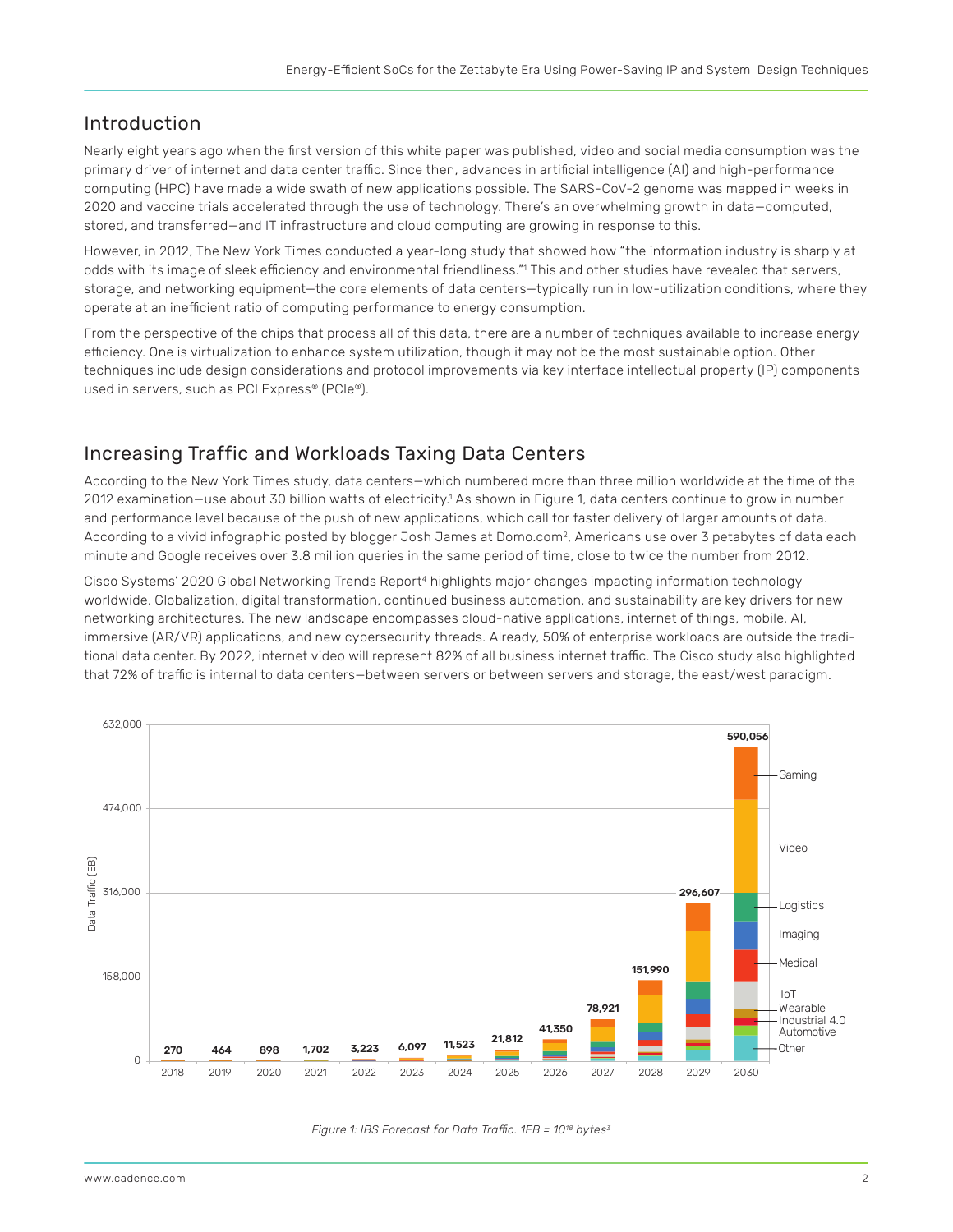## The Energy Drain

Data centers and cloud computing facilities are typically designed to handle peak usage that is unpredictable in nature. For example, while breaking news can bring servers down, e-tailers build out capacity to handle the peak loads of infrequent events such as Cyber Monday. In addition, businesses need to guard against downtime when a power failure occurs; because of this, many data centers use diesel backups that are significant polluters. Less than 20% of data center energy is used by active servers, according to published research.<sup>1,5</sup> Much energy is spent to cool the servers and also consumed while the machines are idle.

The waterfall chart in Figure 2 provides insight into areas where energy savings can be found. Savings can result when data centers are set for higher utilization—more compute activity at the same power consumption level. The same can happen when the data center is designed for better power efficiency while in idle states. What's more, these conservation methods can also reduce system cooling costs. As an interesting point, consider the results from an important study by Barraso and Hölzle<sup>6</sup> that showed that servers are never really idle; instead, most of the time is spent in the low utilization regions in the 10% to 50% range.



*Figure 2: Energy consumption waterfall<sup>7</sup> : Less than 3% of the energy consumed in a data center is used for active, useful computing, nearly a third is wasted on idle computers, and two-thirds spent on physical infrastructure (including server fans)*

The 9th Annual Uptime Institute Data Center Survey<sup>8</sup> surveyed 1600 participants and found that the biggest efficiency gains in data centers occurred in 2013-14, have flattened out since then, and to some degree even degraded in 2018-19, relying on further efficiency gains to come from core information technology (systems and software). The Power Usage Effectiveness as measured in this study was 1.67 (ideal  $= 1.0$ ).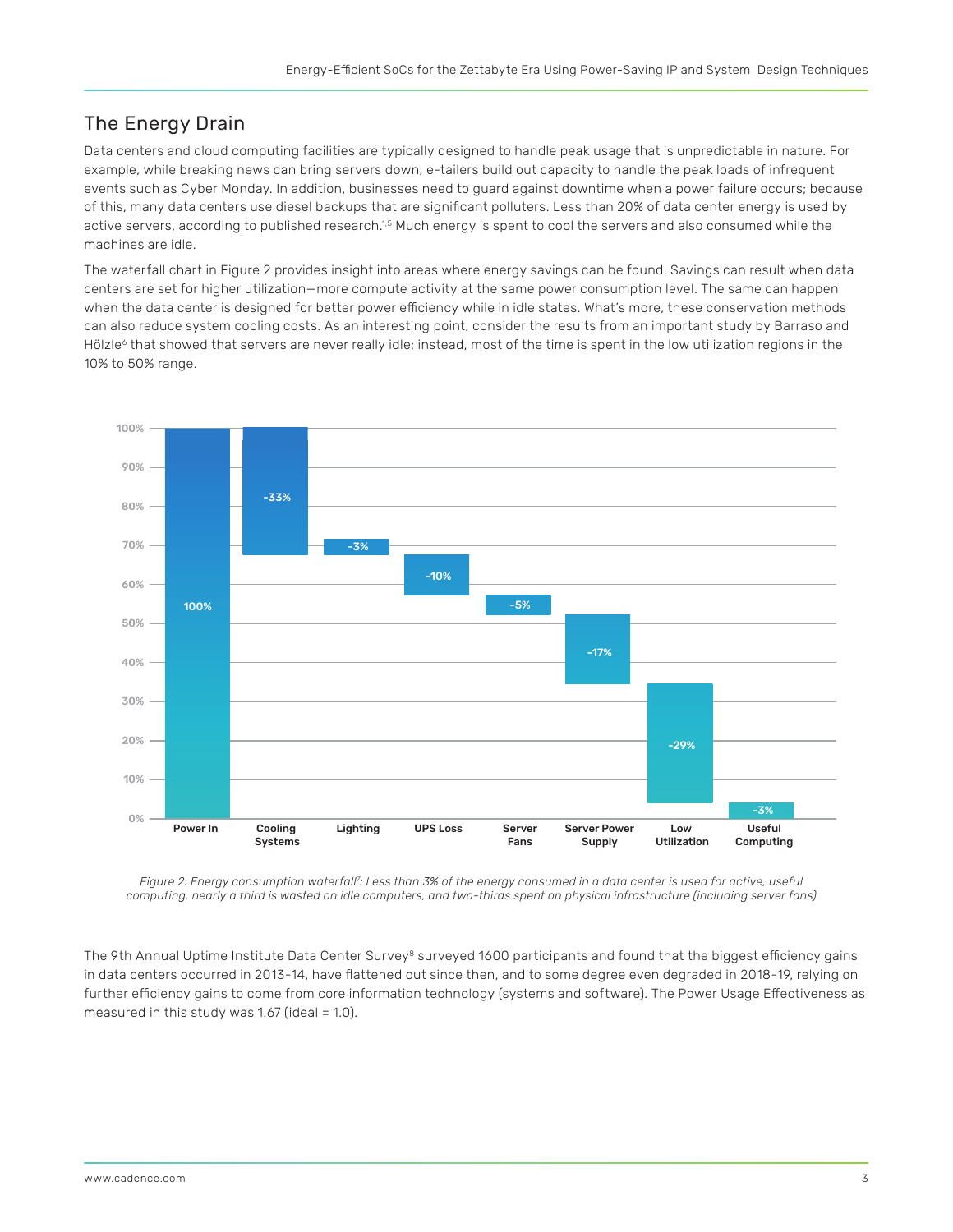## <span id="page-3-0"></span>Reducing Energy Waste

To reduce energy waste in servers, designers can tap into software and operating system scheduling to improve utilization through virtualization and batching of compute loads. Systems designers can enhance system energy consumption under low utilization (Figure 3). Improved ASIC designs that enter much lower levels of energy consumption in low utilization conditions can help here. Recent work by Sen and Wood<sup>9</sup> expands on Barraso and Hölzle's<sup>6</sup> work demonstrating techniques to obtain power optimality in modern systems with reconfigurable resources using some of the methods outlined in the following sections.



*Figure 3: Barroso and Hölzle<sup>6</sup> found that average power declines nearly linearly with utilization, but performance to power (efficiency) degrades much faster. At utilizations of less than 50%, a significant gap exists due to idle power consumption in servers—for optimal use, operate in the region on the right side of the chart*

## Improving Utilization

Batch processing has long been a workhorse in the IT world. But newer applications in today's connected world— applications that are commonly interactive and require instant results—do not lend themselves to batch processing. Virtualization—a key driver of cloud computing services—can raise utilization in data centers. Targeting underutilized servers, virtualization reduces energy waste by allowing a single computer to run multiple "guest" operating systems by abstracting the hardware resources (CPU, memory, I/O) through a hypervisor, also known as a "virtual machine manager".

In a virtualized system (Figure 4), a guest virtual machine (VM) can be migrated from one hardware system to another. If the VM runs out of memory or other resources during a peak usage period, then it can be migrated to an underutilized server. Behind the scenes, hardware and other resources, such as network addresses, must be managed so that the migration is transparent to the VM. Applications design has also evolved considerably from monolithic chunks of software to micro-services that rely heavily on containerized models, relying on virtualization extensively. Google's Kubernetes has been a foundational piece of infrastructure for container orchestration.

Virtualization does increase utilization, but there's still the risk of underutilization at non-peak loads. Another consideration is that providers, following the guidelines of strict service-level agreements (SLAs), often have to guarantee performance levels. As a result, data center operators maintain redundant equipment to serve as backup in the case of equipment failures. As these machines stand idle, they add to the overall energy consumption. For power efficiency to occur, utilization must be maintained at 70% level or higher (Figure 3). How can we address low utilization states?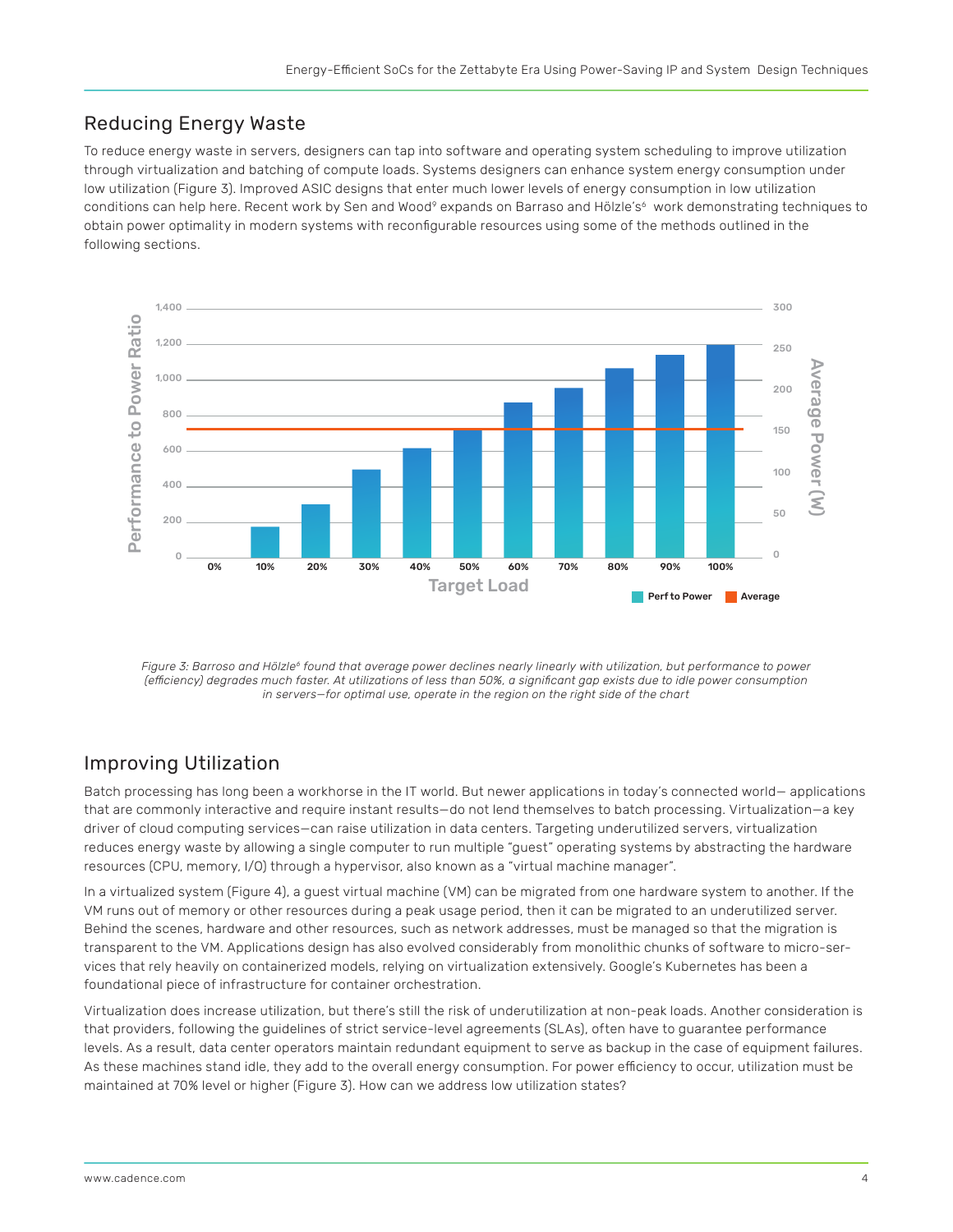<span id="page-4-0"></span>

*Figure 4: While traditional servers run a single operating system with applications running on it, virtualized servers allow for increased utilization on a common hardware platform through the use of hypervisors that permit multiple OS instances ("guest OSs") and their associated applications*

#### Looking to System Solutions

Inside the server, the most power-hungry components are the processor cores, memories, disk drives, and I/O network. As performance and bandwidth demands increase, so too does the complexity of the hardware used in data centers. With multi-core machines, data center operators can increase efficiency of threads/watt and reduce the cost per unit of performance. These designs demand very-high-bandwidth coherency links between sockets. Coherency is required to maintain consistent data between processors. These designs also require suitable bandwidth in the I/O subsystem to feed the inputs and outputs of the system (Ethernet, storage, etc.).

Various techniques have emerged to lower power consumption in data center hardware.10 Dynamic voltage frequency scaling (DVFS), which lowers power while the CPU is active, reduces power consumption, though at some performance cost. As process technology evolves and the gap between circuit nominal voltages and threshold voltages shrinks, DVFS advantages will shrink simultaneously. Deep scaling impacts performance significantly.

Within the core, CPU clock gating is an option. However, shared caches and on-chip memory controllers typically remain active as long as any core in the system is active for coherency reasons. Optimizing for a complete system idle state is impractical, since data centers are rarely in full system idle mode (Figure 4).

There are opportunities to apply active low-power techniques to the memory and I/O subsystem. CPUs have a dynamic range greater than 3.0X (i.e., the power varies 3X over the activity range, making it fairly proportional to the usage). In contrast, the dynamic range for memory is 2.0X and for storage and networking, it's 1.2 - 1.3X.<sup>6</sup>

On the memory side, self-refresh assist can reduce power consumption by an order of magnitude.10 This technique allows DRAM refreshes while the memory bus clock, phase-locked loop (PLL), and DRAM interface circuitry are disabled.

Interface links can consume a substantial amount of power in idle and peak usage modes. Among the interface protocols, PCIe is a ubiquitous technology used for storage, graphics, networking, and other connectivity applications. The PCI-SIG has actively focused on platform power-reduction enhancements to the specification. These techniques line up with the energy-proportionality concept: to reduce power consumption in response to lower utilization levels.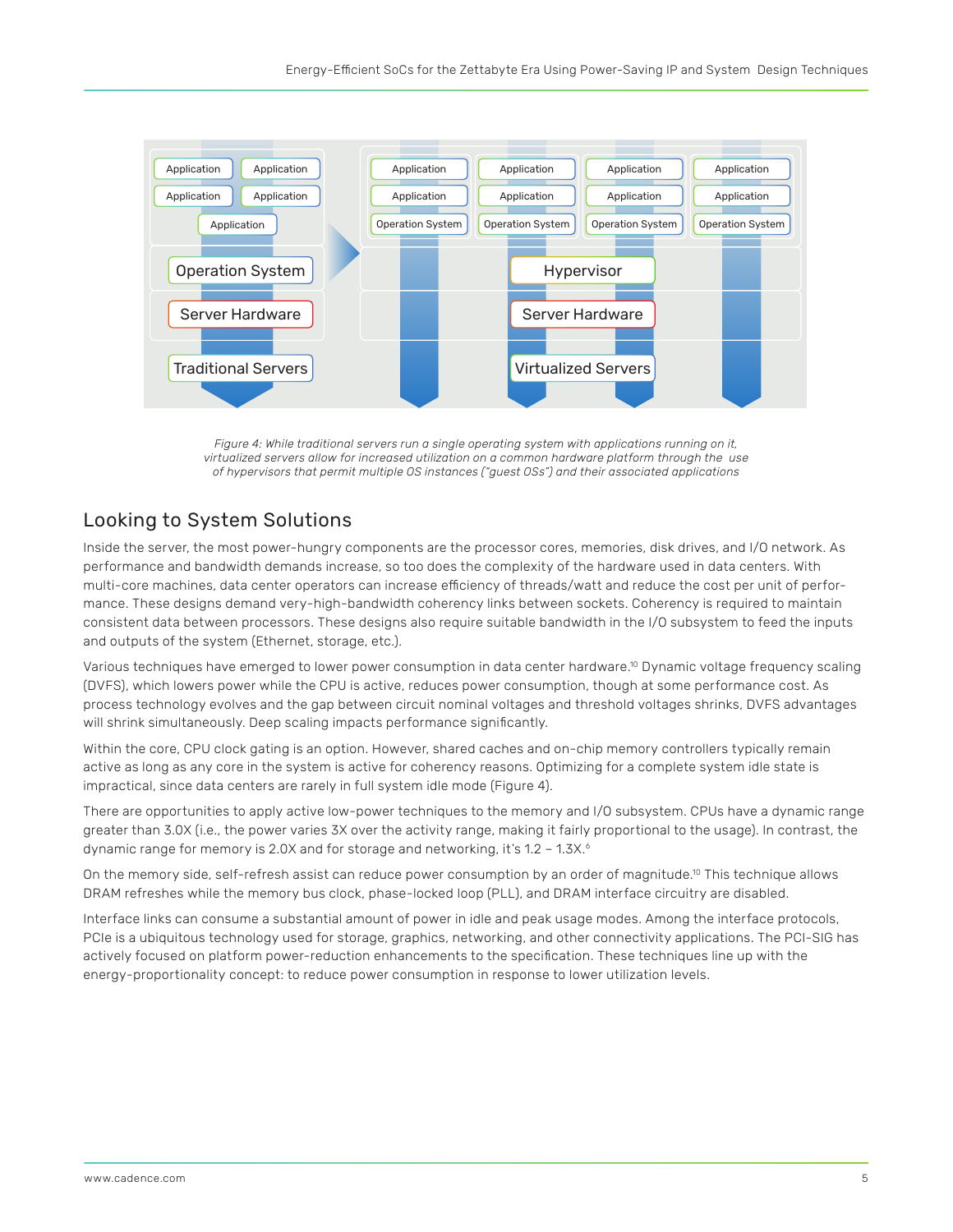### <span id="page-5-0"></span>Power-Reduction Enhancements in PCIe

The PCIe specification defines protocol features, device states, and link states for power management.13 The link power states are shown in Table 1.

| PCIe Link States |                               |  |
|------------------|-------------------------------|--|
| Link State       | Description                   |  |
| LO               | Active state                  |  |
| LOS              | Stall                         |  |
| $\overline{1}$   | Low-power standby             |  |
| 12               | Auxiliary power, deep standby |  |
| l 3              | Off                           |  |

*Table 1: PCIe link states: As power savings increase, exit latency from the low-power state to active state rises*

The L0 (Stall) state offers relatively low power savings but allows applications to return to active state much faster. Driven by market and regulatory needs, the PCI-SIG proposed an ECN to lower power consumption (in milliWatts) in the L1 state. "L1 Power Mode Substates with CLKREQ"<sup>11</sup> redefines the L1 state as L1.0 and includes two sub-states defined as L1.1 and L1.2 (Table 2). With these two states, the standby state can reduce power consumption in its mode. Cadence was the first to implement these states in PCIe controllers and PHYs, dropping standby power consumption by two orders of magnitude to low microWatts while providing compelling transition times between active and idle states.

| <b>PCIe L1 Substates</b> |                                           |  |
|--------------------------|-------------------------------------------|--|
| Link State               | Description                               |  |
| L1.0                     | Standby: RX/TX off or idle                |  |
| 111                      | RX/TX off, common-mode voltage maintained |  |
| 112                      | RX/TX off, common-mode voltages off       |  |

*Table 2: PCIe L1 substates further reduce power by turning off portions of the analog design; exiting from this state occurs with assertion of CLKREQ#* 

The two substates define lower power states that accomplish this by disabling circuitry not required by the protocol. In both L1.1 and L1.2, detection of electrical idle is not required, and the states are controlled by CLKREQ#. L1.2 reduces power further by turning off link common mode voltages.

Exit latencies from these low-power modes are critical since system performance can suffer from long latencies. Further, there may be functionality issues if Link Training Status State Machine (LTSSM) timers are not honored correctly. PHY designs are being pushed to the limit to reduce exit latency while providing low current consumption simultaneously. Maintaining this performance as PCIe designs progress into higher levels of the specification (5.0 and 6.0) poses new and unique challenges that IP providers must face to in order to provide the best solutions possible.

The PCI-SIG has updated the PCIe spec with engineering change notices (ECNs) that help increase the dynamic range for power consumption on PCIe devices based on activity and utilization. This, in turn, enhances the energy proportionality of systems.

Dynamic Power Allocation (DPA) allows applications to manage PCIe power management and power budgeting. Operating system device drivers use these capabilities as part of an overall power management strategy.<sup>14,15</sup> This feature has been available since the 2.0 version of the specification.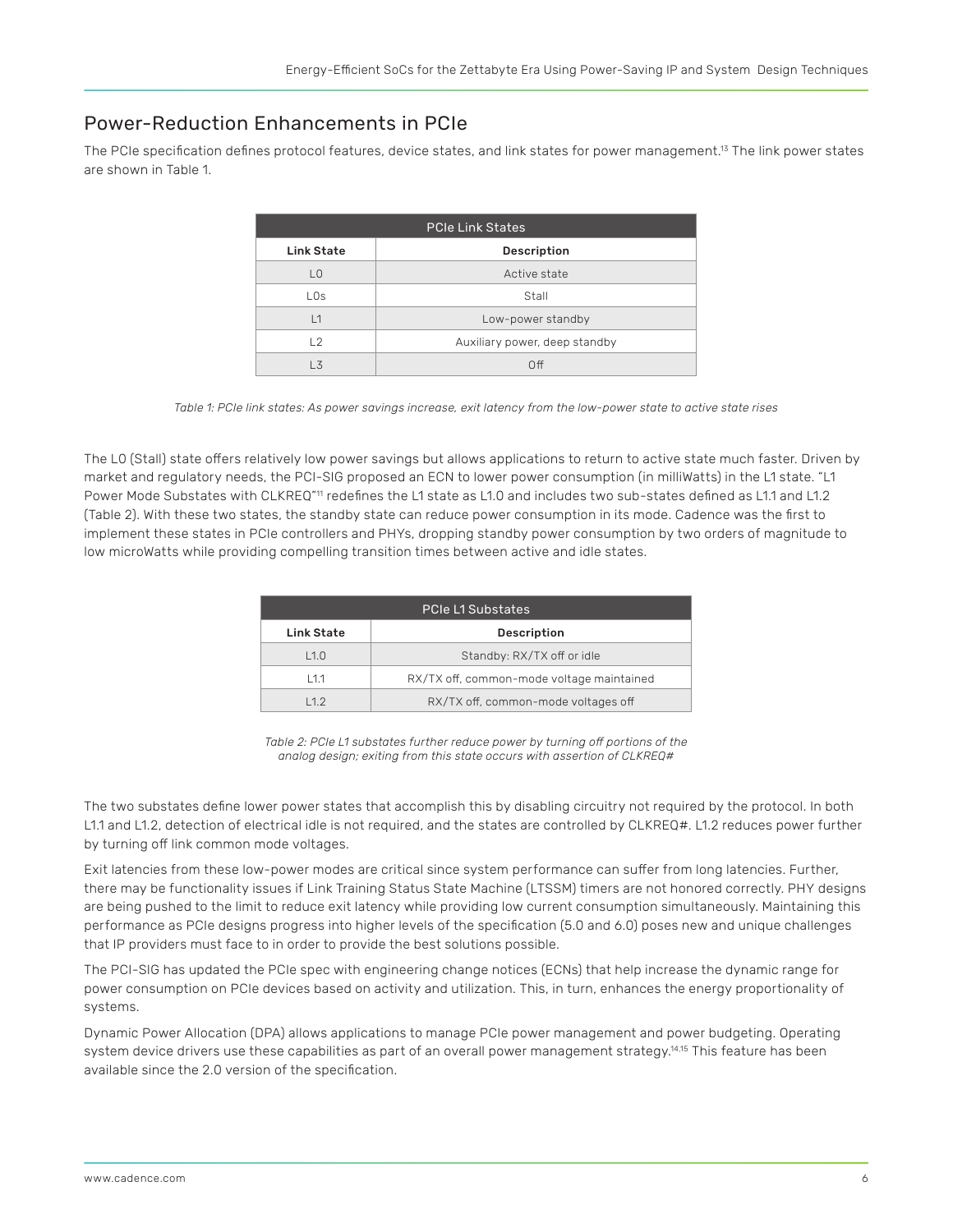Dynamic Link Width Change allows the link width to be modulated based on bandwidth demand, a key aspect of energy proportionality. For example, a wider link of four lanes could be modulated to a single lane of traffic if the application determines that demand for bandwidth is lower, or vice versa. This feature requires the entire link to enter the recovery and configuration state, impacting performance overall at the expense of power saving.



*Figure 5: Dynamic Link Width Change*

Dynamic Speed Change allows the PCIe link to run at a lower PCIe speed if the bandwidth required by the application is lower than the maximum bandwidth supported by the link. This typically saves less power than reducing the link width. The link goes through recovery and speed transition LTSSM states.



*Figure 6: Dynamic Speed Change* 

With Latency Tolerance Reporting (LTR), a host can manage interrupt service (by scheduling tasks intelligently) to optimize the time it stays in a low-power mode. The host can still service the device within the device's window for tolerating service latency. Platform power management (PM) policies estimate when devices are idle, with approximations from inactivity timers. Incorrect estimation of idle windows can cause performance issues or even hardware failures in extreme cases. As a result, PM settings often result in sub-optimal power savings. To preserve correct functionality, PM is sometimes completely disabled.

Using LTR, the endpoint sends a message to the root complex to indicate its required service latency. The message encompasses values for both snooped and non-snooped transactions. Multi-function devices and switches coalesce LTR messages and send them on to the root port. The LTR ECN also allows endpoints to change their latency tolerance when service requirements change (for example, when sustained burst transfers need to be maintained). In an LTR-enabled system, the endpoints provide actual service intervals to the root complex. The platform PM software can use the reported activity level to gate entry into low-power modes. LTR enables dynamic power versus performance tradeoffs with the low overhead cost of an LTR message.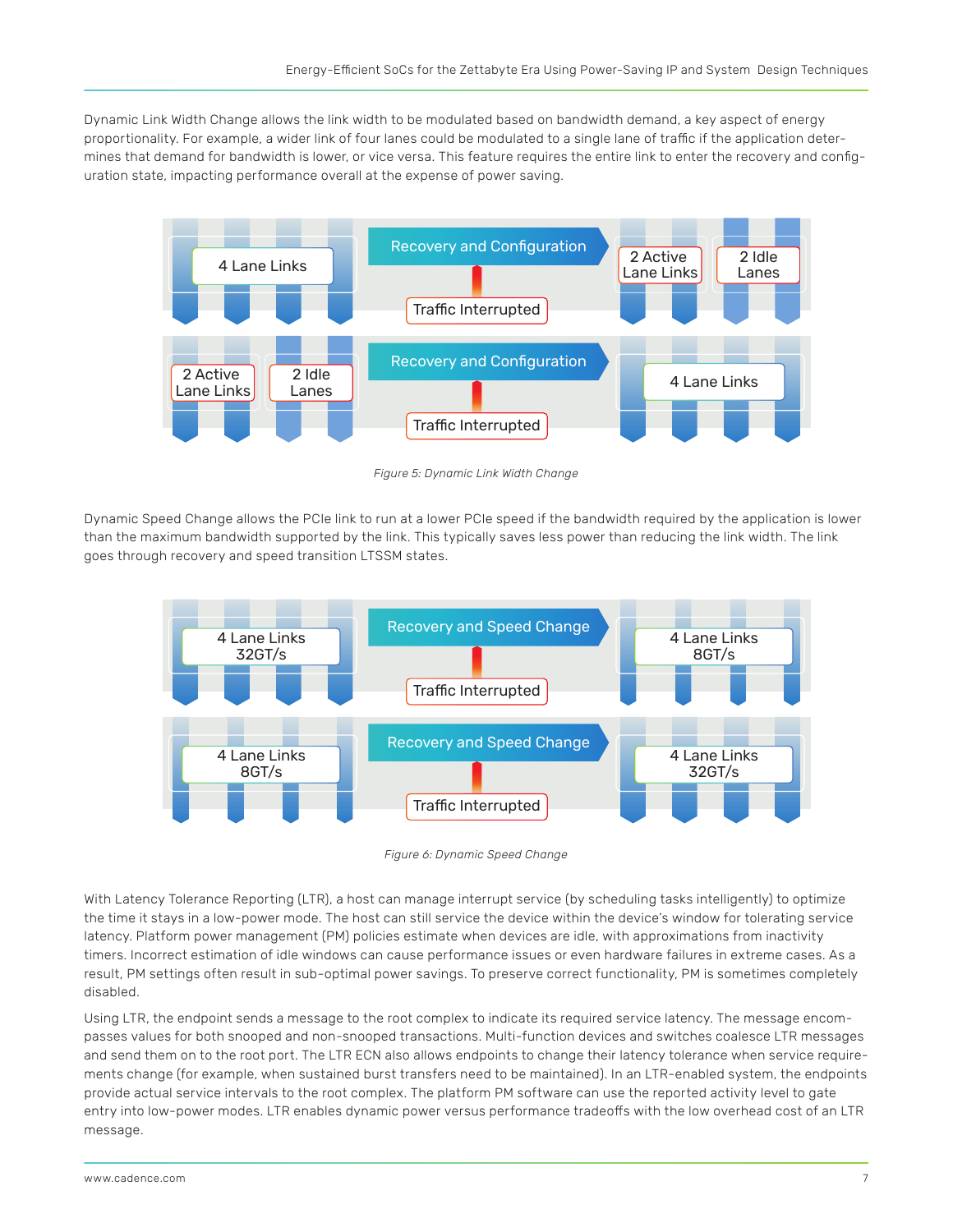Optimized Buffer Flush/Fill (OBFF) allows the host to share system-state information with devices, so that devices can schedule their activity and optimize the time spent in low-power states. In a typical platform, PCIe devices in the system aren't aware of where central resources are in terms of power states. Therefore, the engineer can't optimally manage CPU, root complex, and memory components because device interrupts are asynchronous, fragmenting the idle window.

With OBFF (as shown in Figure 7), devices receive power management hints, so they can optimize request patterns because they know when they can interrupt the central system. As a result, the system can expand the idle window and stay in a lower power state longer. OBFF can be implemented with expanded meanings of the WAKE# signal or with a message.



*Figure 7: The premise for OBFF is that devices could optimize request patterns if they knew when they were allowed to interrupt the central system, which would allow the system to stay in a lower power state longer by expanding the idle window*

PCIe 6.0 introduces a new state, L0p that enables link reconfiguration without the downside of the link retraining in Dynamic Link Width Change that put all lanes of the link into the recovery state. L0p allows active lanes to continue carrying traffic while other lanes retrain to higher or lower speeds based on bandwidth demand. Power savings are expected to match the L1 state for idle lanes with minimal delays while entering higher bandwidth modes. This new feature is only enabled when operating in the PCI 6.0 Flow Control Unit mode (FLIT mode).



*Figure 8: Example of link width change with PCIe 6.0 L0p allowing traffic to remain uninterrupted on active lanes—compare this change with that in Figure 5*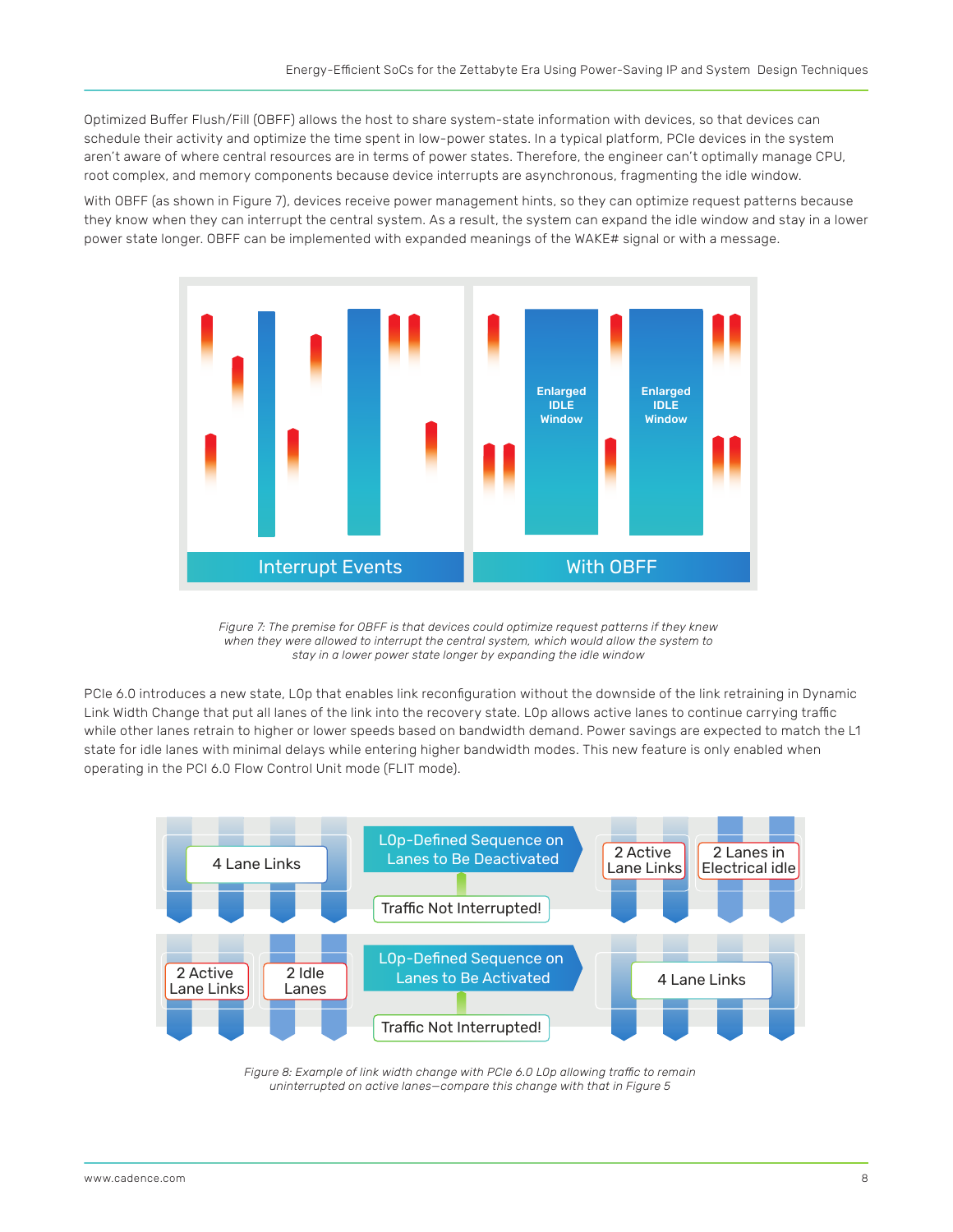### <span id="page-8-0"></span>How IP Design Can Contribute to Lower Power

Applying techniques that provide coverage for process, voltage, and temperature variation can reduce active-mode PCIe PHY power. Without these techniques, PHYs must be designed with greater overhead that increases power consumption significantly. Clock gating and power islands can significantly reduce leakage current, which optimizes static power consumption. Entering deep low-power states has a deleterious impact on exit times from these states but, superior PLL design techniques for fast lock times can reduce exit latency significantly, improving the resumption time and user experience.

Cadence was the first IP provider to optimize its PCIe controller and PHY to support these L1 power saving states. The Cadence® implementation of these low-power states is available in x1 to x16 configurations—all applications that use these devices can benefit from the power savings. The 28HPM implementation of the Cadence controller was the first to market with a wire-bond PHY option and in flip-chip designs. Since then, this feature has been available in every generation of Cadence IP for PCIe and in advanced FinFET nodes, including its latest flagship IP for PCIe 5.0, which has stellar active and low-power performance. The Cadence solutions for PCIe 6.0 include support for the L0p state in order to realize the highest energy savings for all application segments.

## Conclusion

To support our digital demands, data centers will continue to grow, along with the need to reduce the energy consumption of these digital warehouses. Engineering design continues to uncover low-power techniques for semiconductor and system implementations. From an energy proportionality perspective, designs should be optimized for energy efficiency in idle and low-utilization states. Virtualization can support efficient system utilization and operation, though most systems persist in operating in the sub-optimal low-utilization region of the power-performance spectrum. Protocol enhancements such as the PCI-SIG's L1 Power Mode Sub-states with CLKREQ ECN can be more effective in bringing energy efficiency to low-utilization and idle states—particularly when chip designs are optimized for power, performance, and area (PPA). Vendors such as Cadence, with its low-power PHY IP for PCIe, can help turn this ideal into reality.

#### References

- 1 Glanz, J. (2012, September 22). "The Cloud Factories: Power, Pollution, and the Internet". Retrieved June 03, 2013: [http://www.nytimes.com/2012/09/23/technology/data-centers-waste-vast-amounts-of-energy-belying-industry](http://www.nytimes.com/2012/09/23/technology/data-centers-waste-vast-amounts-of-energy-belying-indus)[image.html?pagewanted=all& \\_r= 0](http://www.nytimes.com/2012/09/23/technology/data-centers-waste-vast-amounts-of-energy-belying-indus)
- 2 James, J. "Data Never Sleeps 6.0: How much data is generated every minute?": <https://web-assets.domo.com/blog/wp-content/uploads/2018/06/18-domo-data-never-sleeps-6.png>
- 3 International Business Strategies. (September 2021). Global Semiconductor Industry Service Report, Vol. 30, No. 9. "Data Center Activities".
- 4 Cisco Systems. "2020 Global Networking Trends Report": [https://www.cisco.com/c/dam/m/en\\_us/solutions/enterprise-networks/networking-report/files/GLBL-ENG\\_NB-06\\_0\\_](https://www.cisco.com/c/dam/m/en_us/solutions/enterprise-networks/networking-report/files/GLBL-ENG_N) [NA\\_RPT\\_PDF\\_MOFU-no-NetworkingTrendsReport-NB\\_rpten018612\\_5.pdf](https://www.cisco.com/c/dam/m/en_us/solutions/enterprise-networks/networking-report/files/GLBL-ENG_N)
- 5 Kay, R. (2012, October 18). "Taming Datacenter Power Usage". (Endpoint Technologies Associates, Inc) Retrieved June 2, 2013: [http://www.forbes.com/sites/rogerkay/2012/10/18/taming-datacenter-power-usage/](http://www.forbes.com/sites/rogerkay/2012/10/18/taming-datacenter-power-usage/ )
- 6 Barroso, L. A., & Hölzle, U. (2009). *The Datacenter as a Computer: An Introduction to the Design of Warehouse-Scale Machines.* (M. D. Hill, Ed.) Madison, WI: Morgan & Claypool.
- 7 Rocky Mountain Institute of Technology. (2008, August 07). "Designing Radically Efficient and Profitable Datacenters". Retrieved June 03, 2013: <http://www.treehugger.com/gadgets/designing- radically-efficient-and-profitable-data-centers.html>
- 8 Uptime Institute (2019). "Annual Data Center Survey Results": <https://uptimeinstitute.com/resources/asset/2019-data-center-industry-survey>
- 9 Sen, R., and Wood, D. A.(2017). *Pareto Governors for Energy-Optimal Computing*. ACM Transactions on Architecture and Code Optimization 14, 1, Article 6. Retrieved March 15, 2021: [https://research.cs.wisc.edu/multifacet/papers/taco2017\\_pareto\\_governors.pdf](https://research.cs.wisc.edu/multifacet/papers/taco2017_pareto_governors.pdf)